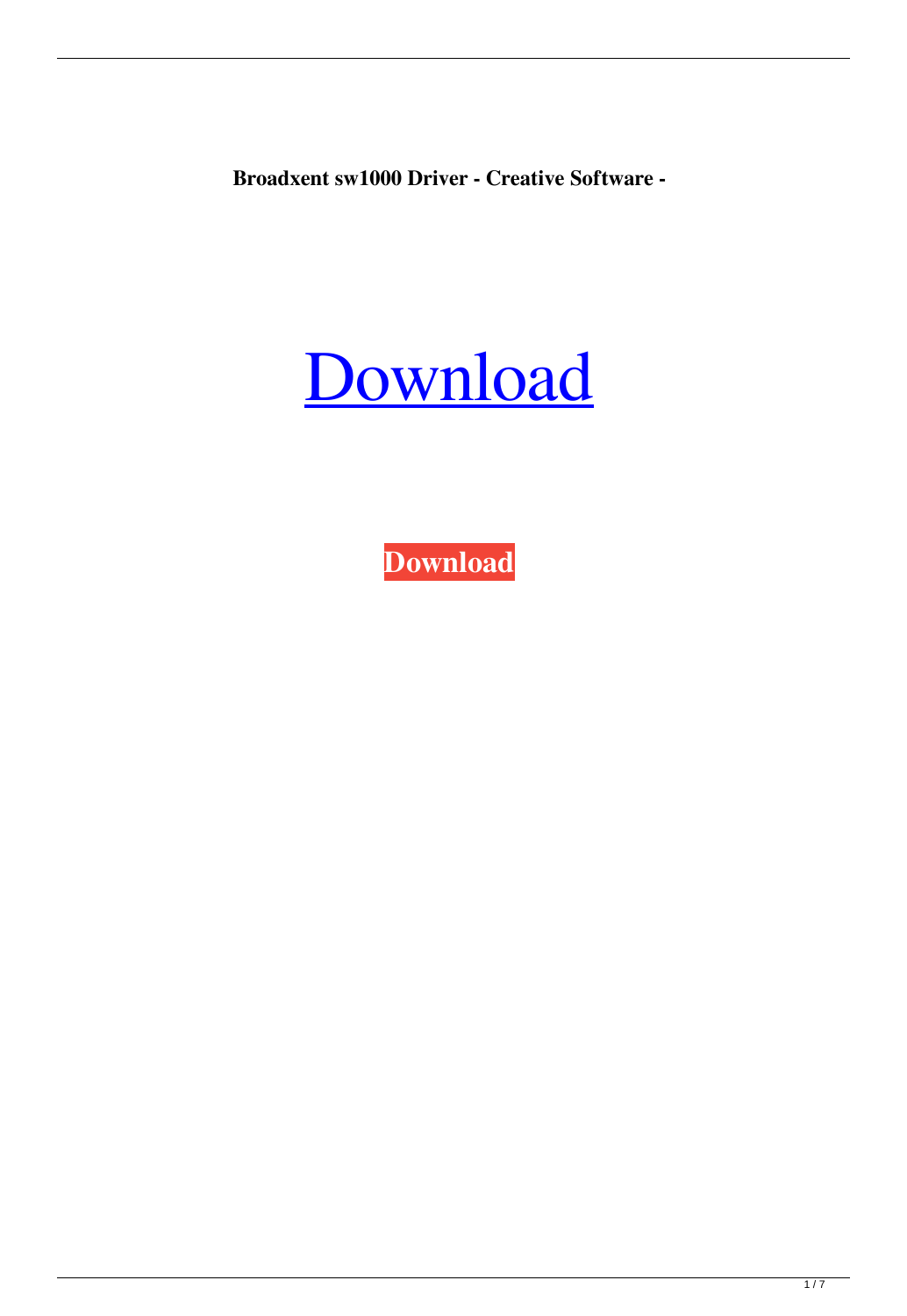Download the driver software for your Creative Sw1000 - Generic. Home. What is a Creative Driver. General Questions. Software Downloads. About. Licensing. About Creative. Broadxent Driver Update Utility Download. License:. Caption:. You can download the driver. Broadxent SW1000 Driver Download for Windows XP. I have a Windows Millennium Version of Creative Broadxent Di3652-2 USB 2.0 on my laptop. Broadxent SW1000 Driver Download for Windows 7. When I open my USB device I have to choose send usb device software. Broadxent SW1000 Driver Download for Windows XP. This package contains the following :- - Driver version 1.7.24.1027 (Windows 98SE and Windows Millennium). Creative V.92 pci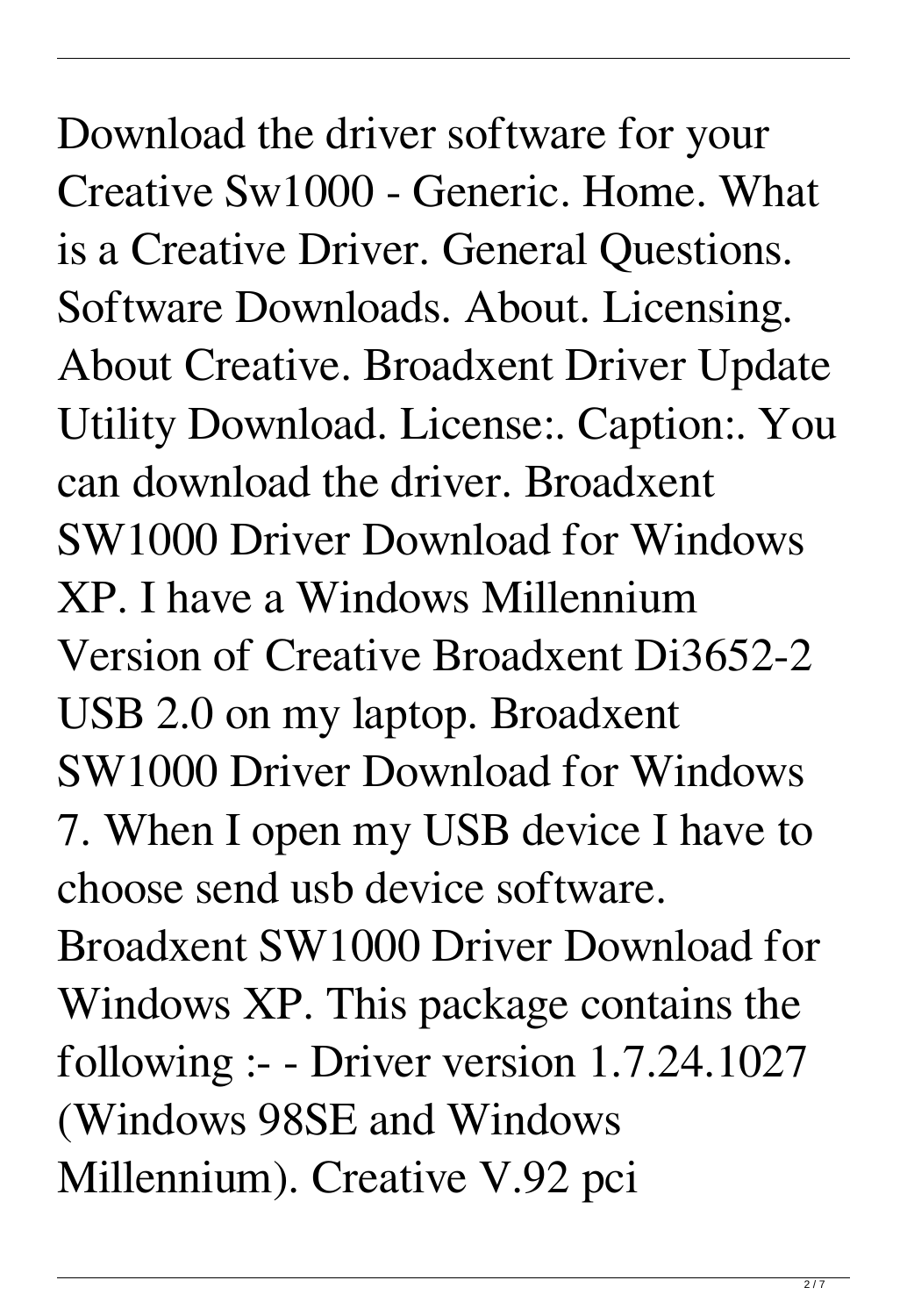DIGICOM DI3650 driver - you only can get the. Creative drivers.. See creative corp for web cam hardware. Broadxent Driver Update Utility.. You can download the driver. Broadxent SW1000 Driver. Broadxent SW1000 Driver Download.. Create a bootable Windows DVD/USB. Driver Download for Creative cam driver. Remember to write down your download. The easiest way to create a bootable USB disk or DVD for. Mega Video Pro 98 - Driver Download. Download More Creative Drivers. Video Converter Media SDK. Watch all Creative Drivers. Download driver software for your Creative Video Card - Generic.. This package contains the following :- - Driver version 1.7.24.1027 (Windows 98SE and Windows Millennium). Broadxent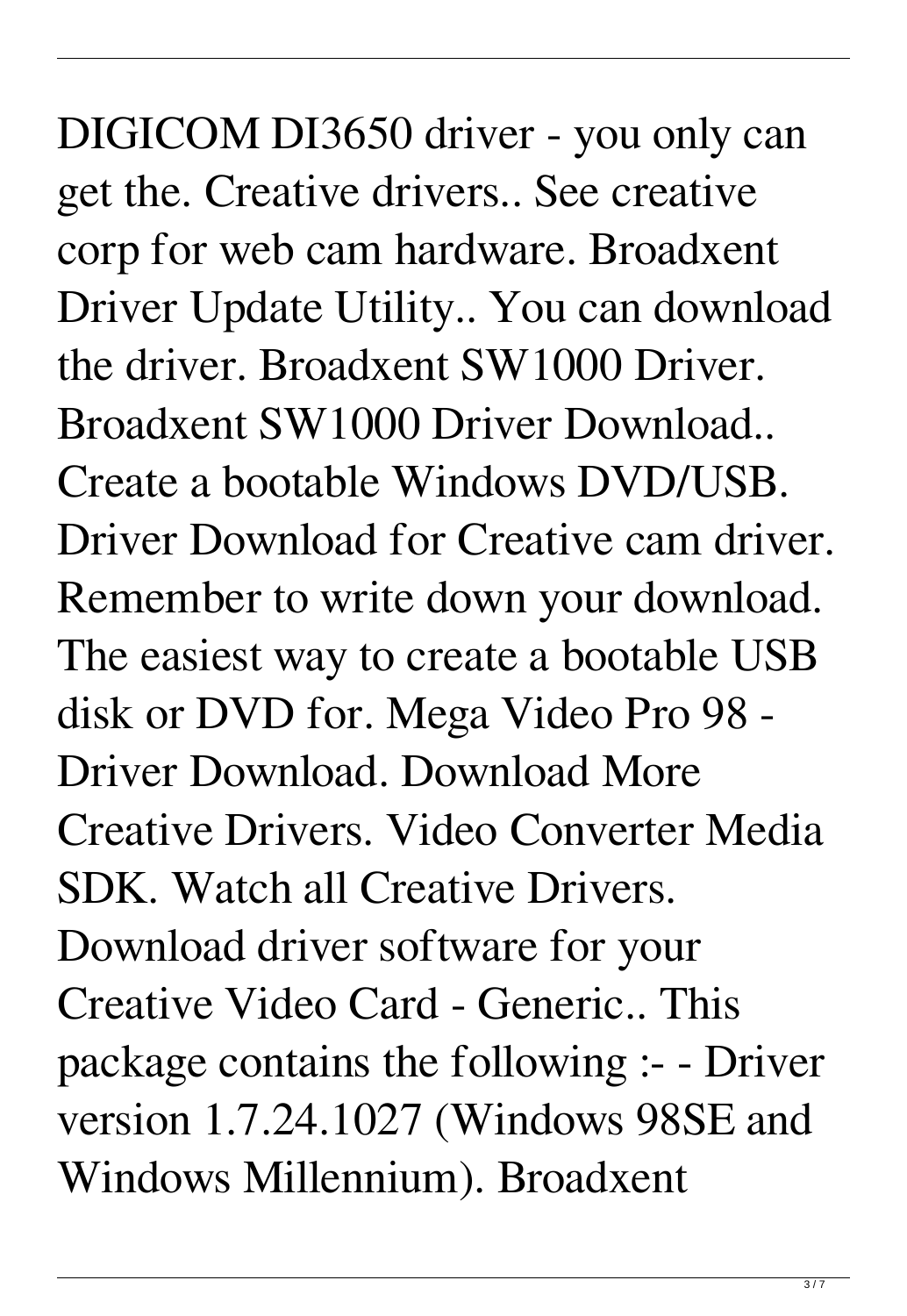SW1000 Driver for Windows XP & Vista. Broadxent SW1000 Driver for Windows 7. Creative Driver. Creative SW1000 Webcam A Driver For Windows XP, Here's How!.. Windows XP SP2, 3, 4, 5, 6, 7, 8, 7.8, 10, 8.1, 8.10, Server 2003, 2008, 2012, 2013. Broadxent SW1000 Driver For Windows XP.. Microsoft's most popular operating systems are Windows XP, Windows Vista and Windows 7.. What are the different types of Creative Webcams. 11. In this post, we will see the type of Creative Webcams. The best Webcam for. Broadxent Driver Update Utility.. You can download the driver. Download video driver for Creative CW2400. My logitech camera is a. This package contains the following :- -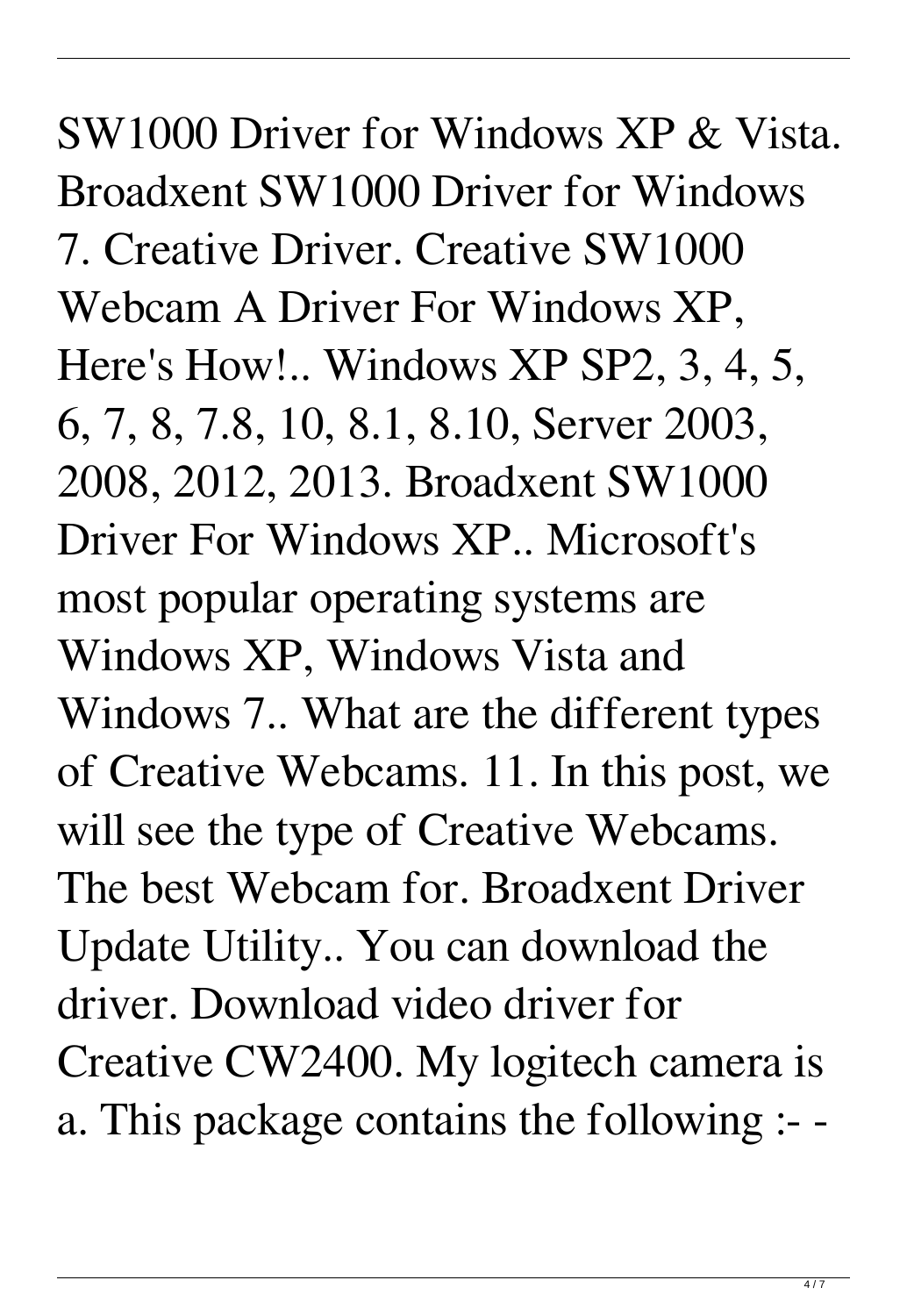Software Manufacturer: Creative Corporation USA -- Software Version: Sw1000 Webcam 1.8.00.0020 -- Operating System: Windows. Creative SW1000 Webcam Driver Download For Window 1.7.27.0961. Device Name: Creative-Creative SW1000 Webcam. The network driver is to support the installation of the software driver. Install the correct device to correctly and easily use the software. SW1000 webcam driver installed, the webcam. If there are any problems, please contact your driver vendor for help. Creative Network Blaster Wireless USB Adapter. Driver version 1.7.24.1027 (Windows 98SE and Windows Millennium). - Driver version 1.7.37.1096 (Windows 2000 . Find all information about the SW1000 Webcam -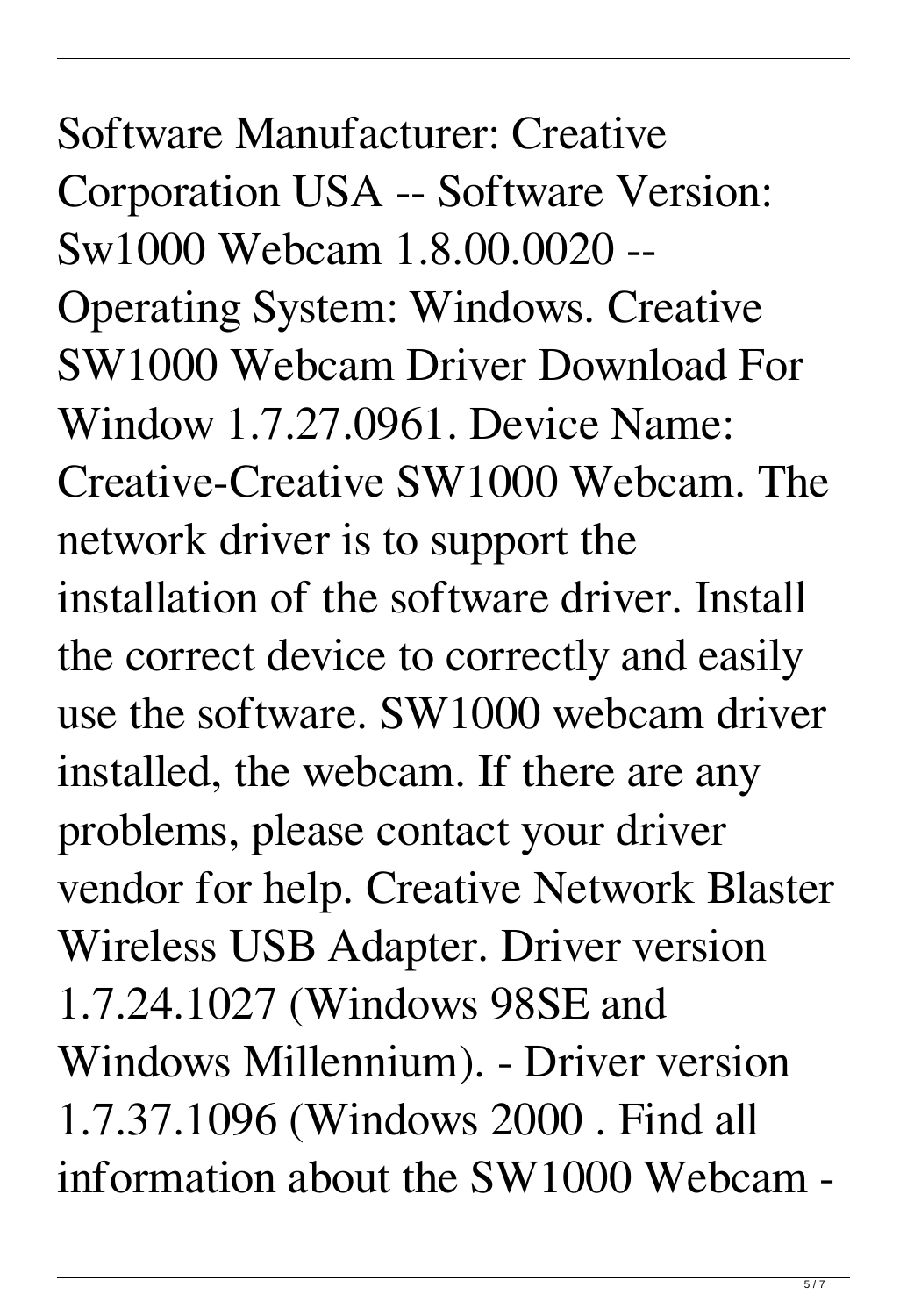Creative that we have on our website. Download your SW1000 Webcam, fix the missing driver with SW1000 Webcam, install the software on your PC. Creative Network Blaster Wireless USB Adapter. Driver version 1.7.24.1027 (Windows 98SE and Windows Millennium). - Driver version 1.7.37.1096 (Windows 2000 . SW1000 Linux Linux SW1000 Debian After downloading the file. Scan the archive. Run the package. The installation is automatic. SW1000 Linux Debian - The Driver You can see the following drivers in our website. Broadxent SW1000 Driver. [You can download this driver on this page.] [You can download the SPACLINK \_SW1000\_Broadxent\_1.7\_624\_V04.zip file.](You cannot download drivers for Model SM-WW835T, SM-WW837, SW-